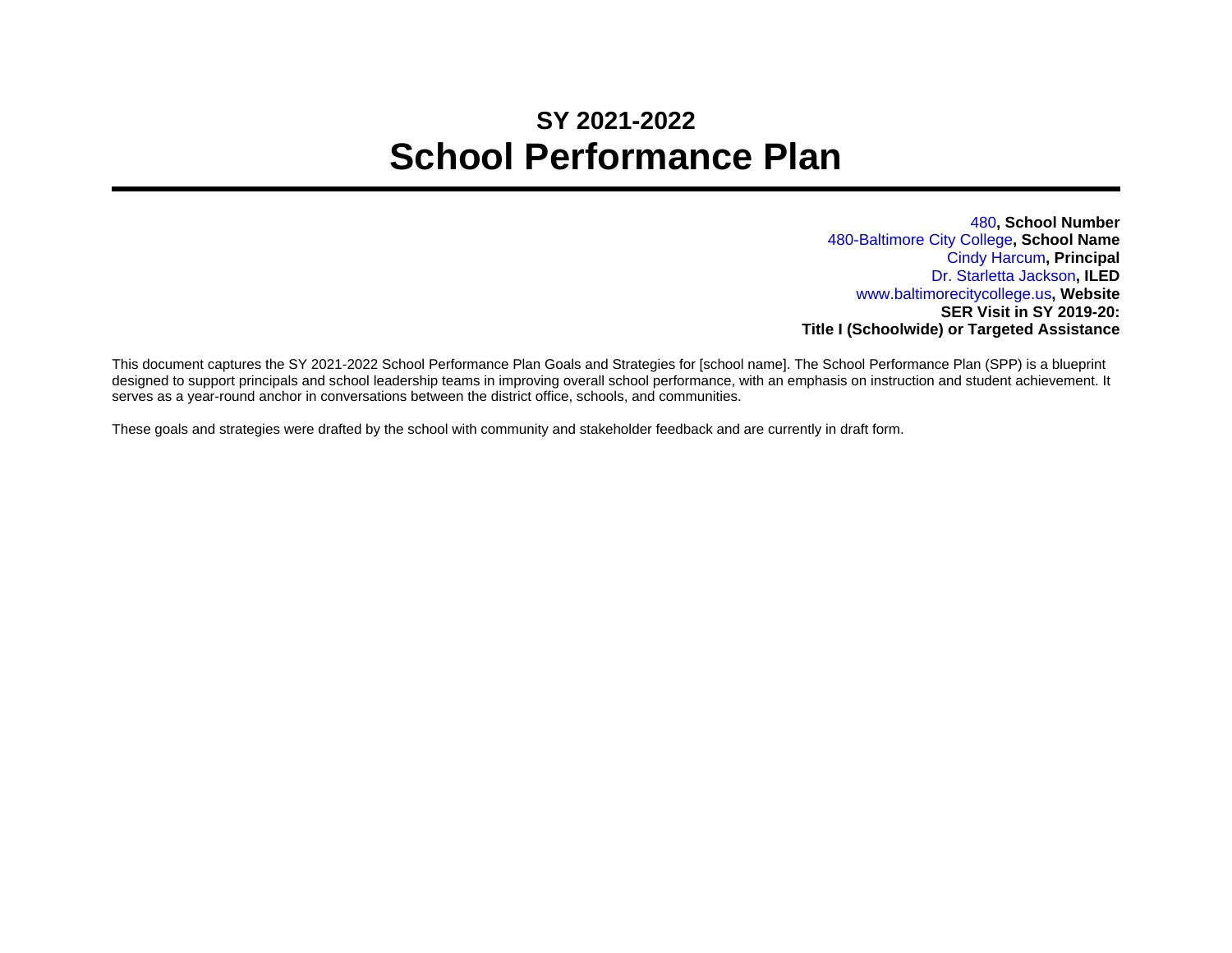| <b>Literacy Plan</b>                                                                                                                                               |                                                                                                                                             |  |
|--------------------------------------------------------------------------------------------------------------------------------------------------------------------|---------------------------------------------------------------------------------------------------------------------------------------------|--|
| <b>SMART Goal #1</b>                                                                                                                                               | At BOY 2021, 44% of students performed above score 3 on the AP Literature Baseline Assessment. BY EOY<br>2022, we will increase that by 16% |  |
| <b>Evidence-Based Strategy 1:</b><br>Focus instruction on direct reading strategies when analyzing literature and infomational texts, including passages and texts |                                                                                                                                             |  |
| <b>Evidence-Based Strategy 2:</b><br>Align oral and written tasks for justification and analysis to AP and Common Core Rubrics                                     |                                                                                                                                             |  |
| <b>Evidence-Based Strategy 3:</b><br>Incorporate writing mini-lessons and writing workshop                                                                         |                                                                                                                                             |  |

| <b>Literacy Plan</b>              |  |  |
|-----------------------------------|--|--|
| <b>SMART Goal #1</b>              |  |  |
| <b>Evidence-Based Strategy 1:</b> |  |  |
| <b>Evidence-Based Strategy 2:</b> |  |  |
| <b>Evidence-Based Strategy 3:</b> |  |  |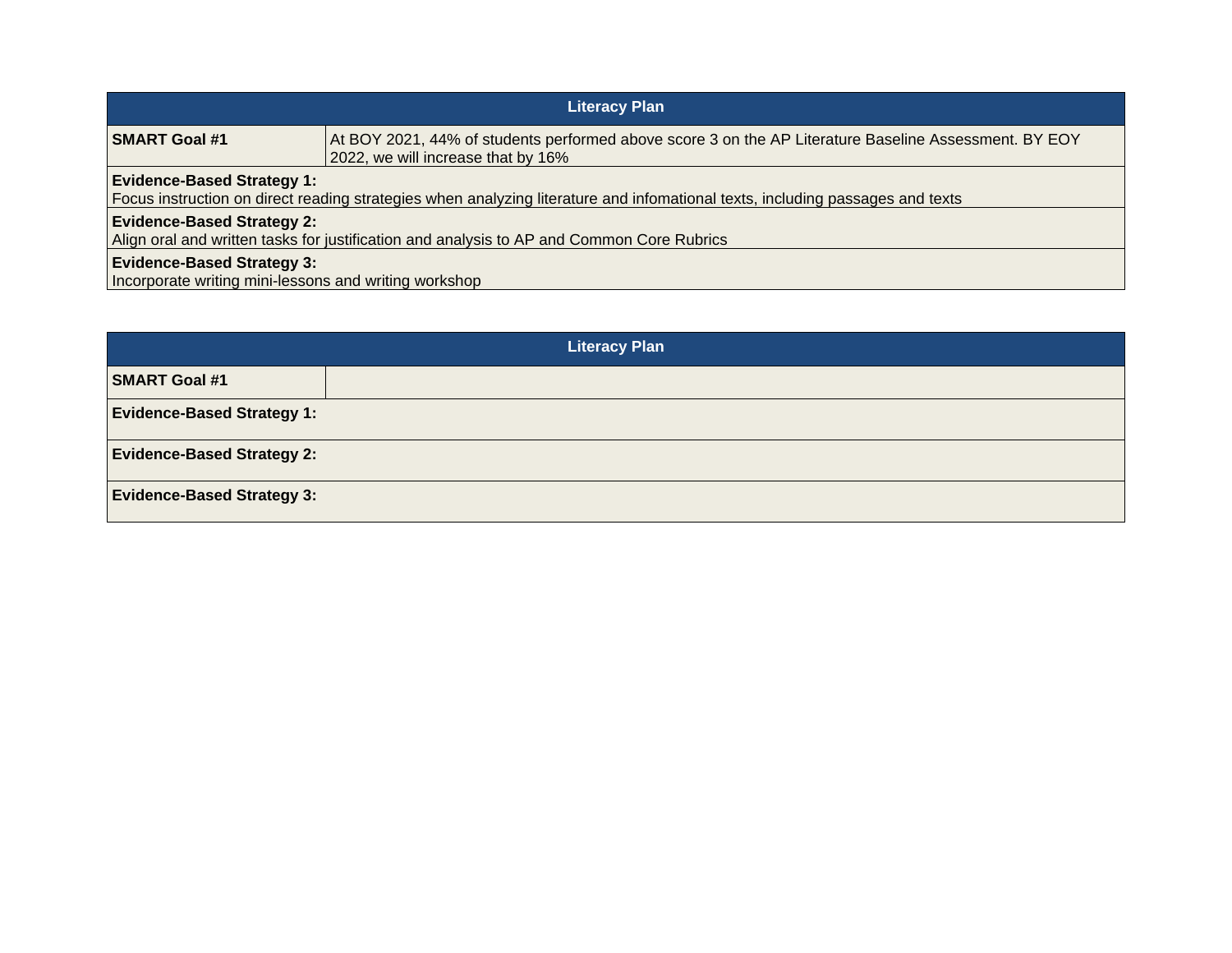| <b>Math Plan</b>                                                                                                                                                                                      |                                                                                                                                              |  |
|-------------------------------------------------------------------------------------------------------------------------------------------------------------------------------------------------------|----------------------------------------------------------------------------------------------------------------------------------------------|--|
| SMART Goal                                                                                                                                                                                            | At the BOY 2021 12% of students met passing benchmark score of 4 on the IB MYP Math Assessment. By EOY<br>2022, we will increase that by 48% |  |
| <b>Evidence-Based Strategy 1:</b><br>Apply performance level descriptors                                                                                                                              |                                                                                                                                              |  |
| <b>Evidence-Based Strategy 2:</b><br>Provide quarterly communications to students and parents outlining MCAP proficiency expectations by standard, test dates, and availability of<br>school supports |                                                                                                                                              |  |
| <b>Evidence-Based Strategy 3:</b>                                                                                                                                                                     | Provide access and support with peer tutoring in City's Math Center                                                                          |  |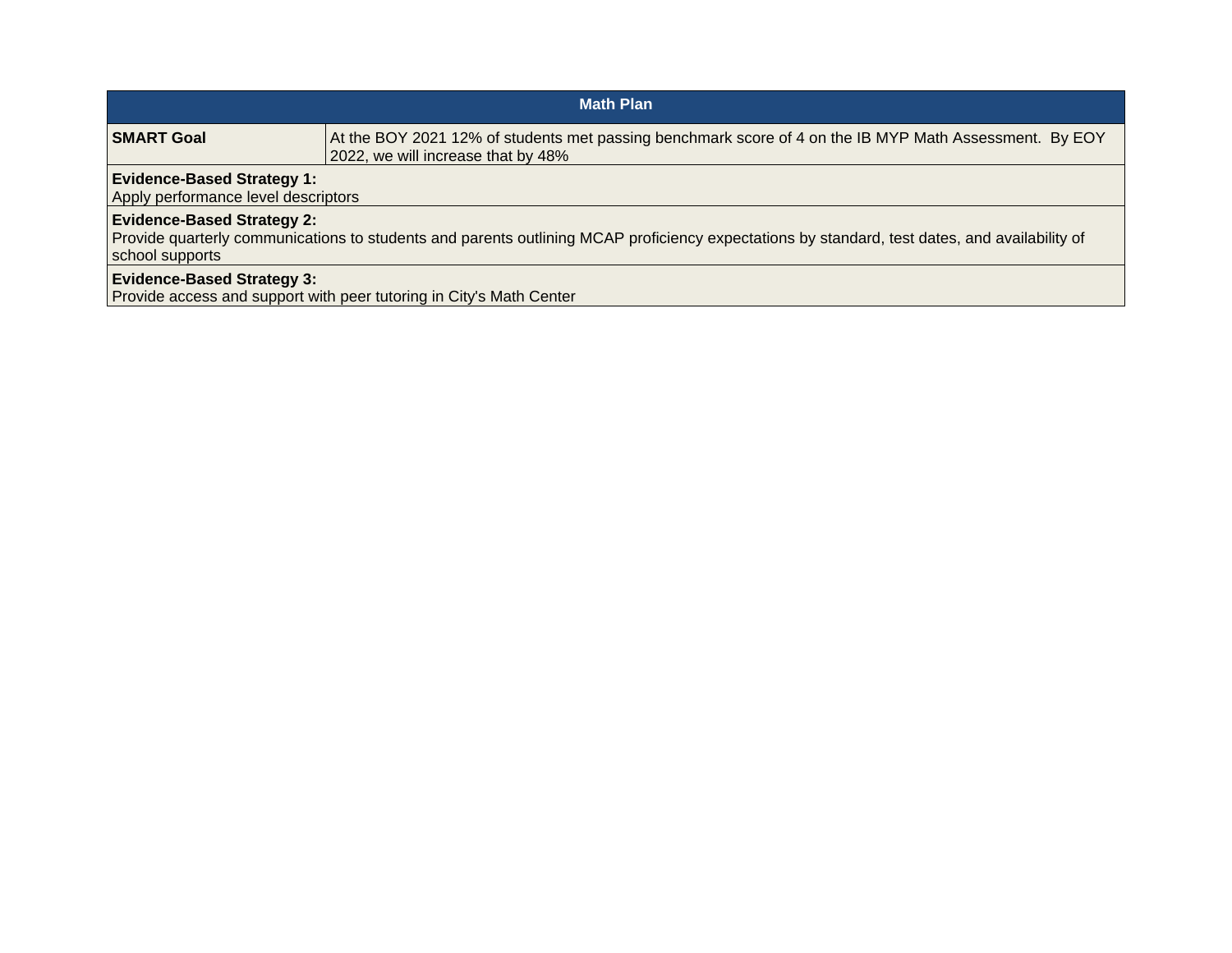| <b>Student Wholeness Plan</b>                                                                      |                                                                                                 |  |
|----------------------------------------------------------------------------------------------------|-------------------------------------------------------------------------------------------------|--|
| <b>SMART Goal</b>                                                                                  | At the BOY 2021 30% of seniors applied to 4-year colleges. By EOY we will increase that by 60%. |  |
| <b>Evidence-Based Strategy 1:</b><br>Increase student and parent engagement in the college process |                                                                                                 |  |
| <b>Evidence-Based Strategy 2:</b><br>Monitor engagement and communications with colleges           |                                                                                                 |  |
| <b>Evidence-Based Strategy 3:</b><br>Increase staffing for the college advising office             |                                                                                                 |  |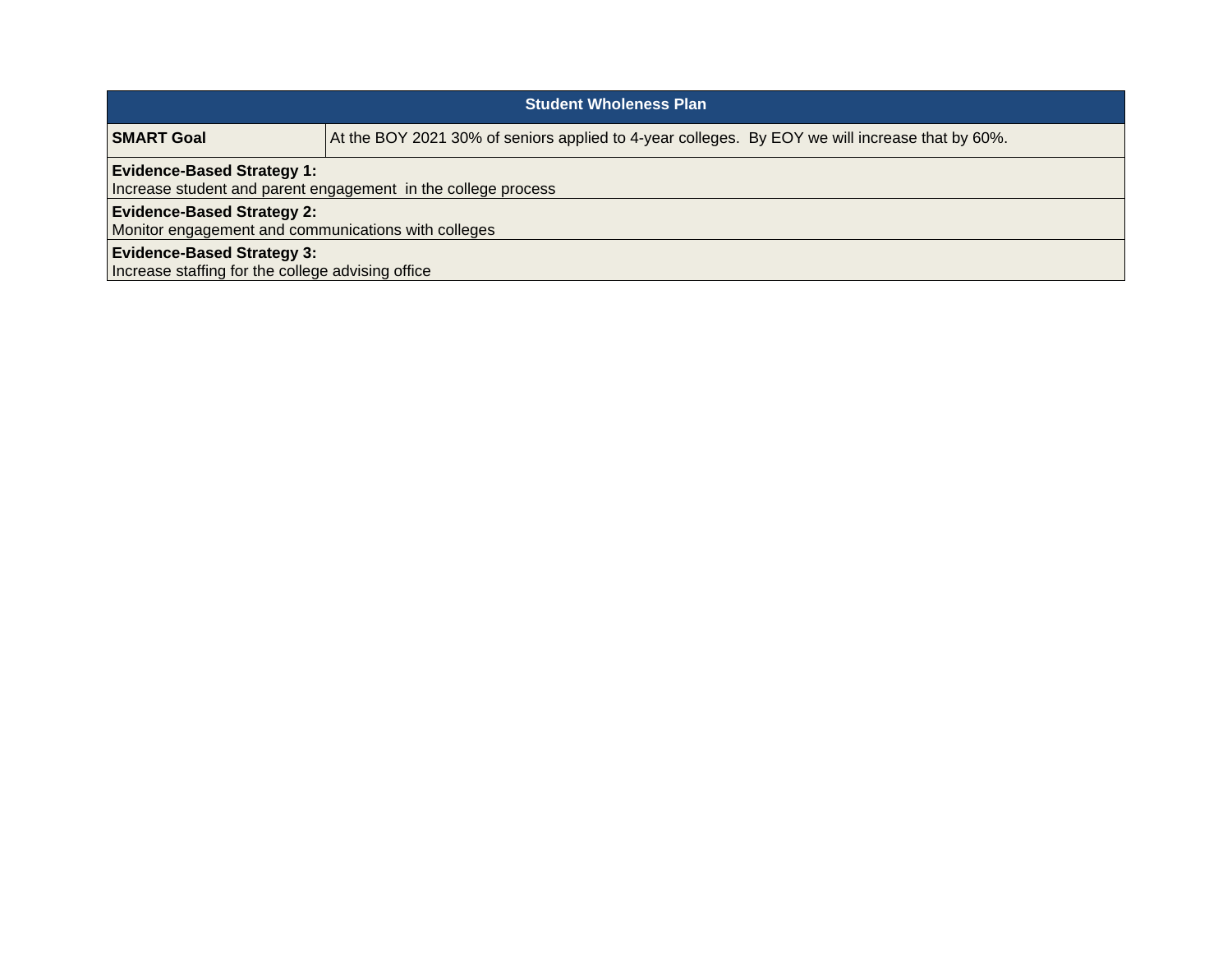| 4th Goal Selection: CCR Goal (6-12 School)                                                                                                                      |                                                                                                                                 |  |
|-----------------------------------------------------------------------------------------------------------------------------------------------------------------|---------------------------------------------------------------------------------------------------------------------------------|--|
| SMART Goal                                                                                                                                                      | At BOY 2021 50% of students initiated the IB DP Extended Essay Research. By EOY 2022 we will increase that<br>percentage by 50% |  |
| <b>Evidence-Based Strategy 1:</b><br>Provide during and afterschool tutorial supports that include peer and adult tutoring in research and project development. |                                                                                                                                 |  |
| <b>Evidence-Based Strategy 2:</b><br>Inform teachers and students in best practices for meeting the goals of the projects                                       |                                                                                                                                 |  |
| <b>Evidence-Based Strategy 3:</b><br>Incorporate writing mini-lessons across the curriculum to teach effective use of sources, claims and evidence              |                                                                                                                                 |  |